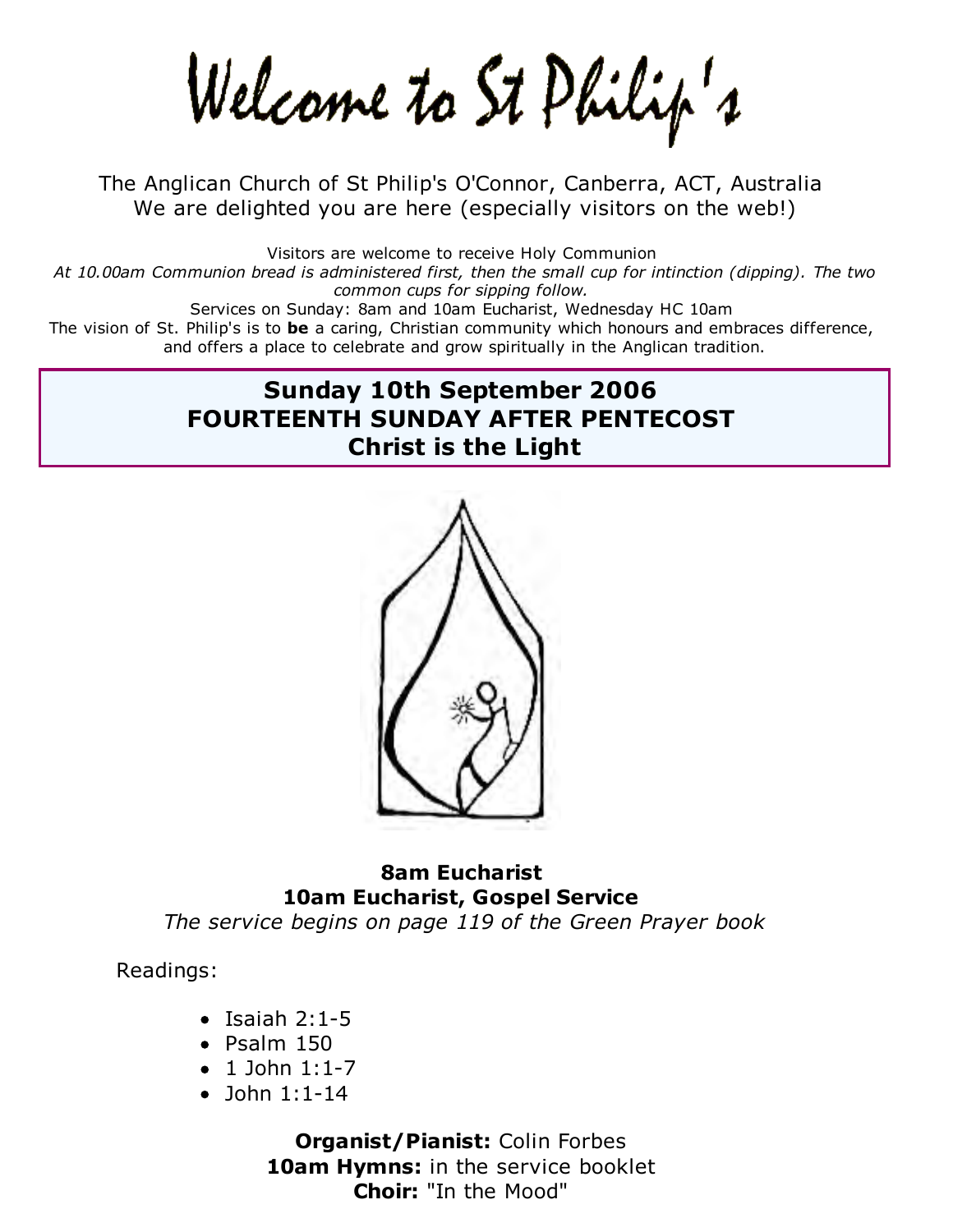*Food for food parcels may be placed in the basket! With thanks!*

Dear Everyone,

Firstly a very big thankyou to the Rev'd Jeannette McHugh who is presiding and preaching today. Ashton Robinson, Sarah Gowty, Brian McKinlay and myself are attending synod this weekend in Goulburn. I am very sorry to be missing the Gospel Service today, which I am sure will be wonderful. Many thanks to "In the Mood" and my thanks to Pat and Colin Forbes for all their effort and continued passion for great liturgical music.

And now back to reflections on our vision statement…

## **The vision of St. Philips is to he a caring, Christian community, which honours and embraces difference and offers a place to grow spiritually within the Anglican tradition.**

The second half of our vision statement begins by articulating what we see as an integral element of a Christian community  $-$  honouring and embracing difference. In Richard the Second Shakespeare writes. "Mine honour is my life, both grow in one. Take honour from me, and my life is done. Then, dear my liege, mine honour let me try., In that I live, and for that I will die." Honour is an old word that conjures up visions of knights and heroic deeds, of standing for something against insult and injury. Once upon-a-time honour figured largely as a guiding principle of society, functioning as part of a code of honour.

The honour of one's family or of one's beloved was an all-important issue. Some cultures are still very much embedded with the notion of honour. In our context I think there are some differences and similarities with the older understanding of honour.

Honour may be defined as the deferential recognition by word or sign of another's worth or station. When we honour another person we express in words or deeds that we respect them and we value them very highly. We find ways to express to them our sense of their worth. Many of its would have made a promise that we would honour our partners when we married them.

Our vision statement declares that we strive to be a community that honours "difference".

It is a quality that we wish to honour, a quality that human beings express. The honour we express in this context is about the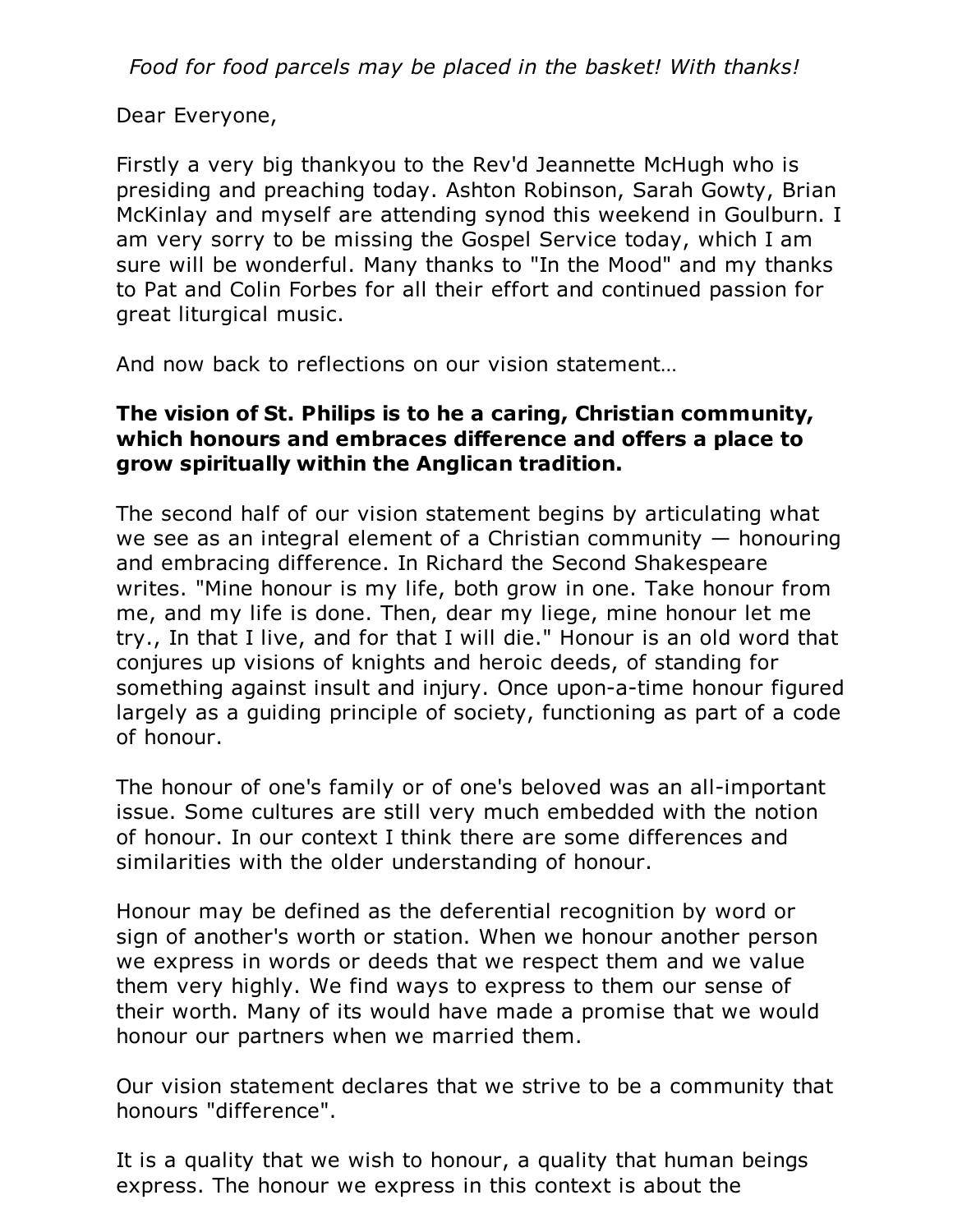deference and respect we show to another human being  $-$  a person not like us, different from who we think we are and what we embody.

Part of honouring difference is also to stand up for people who are different, who don't fit into the normal mold or set of standard expectations. We can stand tip for difference and diversity by not only welcoming those who are "not like us" but also finding ways to show honour and respect for others in all we do and say.

Finally  $-$  as a Christian community we are primarily called to give honour to God. As we say at the end of the Eucharistic prayer, "blessing and honour and glory and power are yours for ever and ever". If we do indeed give honour to God, the creator of a rainbow of diversity, then we cannot but help give honour to difference.

Peace and Blessings. Rebecca Newland

ONE HAS HONOR IF HE HOLDS HIMSELF TO AN IDEAL OF CONDUCT THOUGH IT IS INCONVENIENT, UNPROFITABLE, OR DANGEROUS TO DO SO — Waiter Lippman

Weekly Offering/Income needed to operate our Parish \$1455 per week, excluding rental income. Offerings received 3rd September: \$767.00 + EFT \$400=\$1167 **Shortfall of \$288**

## **Notices**

### **Twilight Fair 3pm - 7pm 11 November 2006**

**62 days to go!** Please see the notice board today for current details. September update available in the Foyer. *We depend on you to make it happen!*

### **GARAGE SALE Saturday 23 September 8am - 12 noon**

All Trash & Treasure items welcome, especially white elephants! Remember no White Elephant stall at Twilight Fair, so clean out your cupboards now!

Your assistance on the day would be appreciated, come early (from 6am) to help setup, come during the morning to sell or come late morning to pack up. Can sell large or good quality items on commission. Can organise pickup of items if needed. Please see Leighton for further details.

**Child Protection Workshops St Peter's Anglican Church, 14 Backler Place, Weston** Tuesday the 16th September, 9.45am to 4pm. If you still need to do the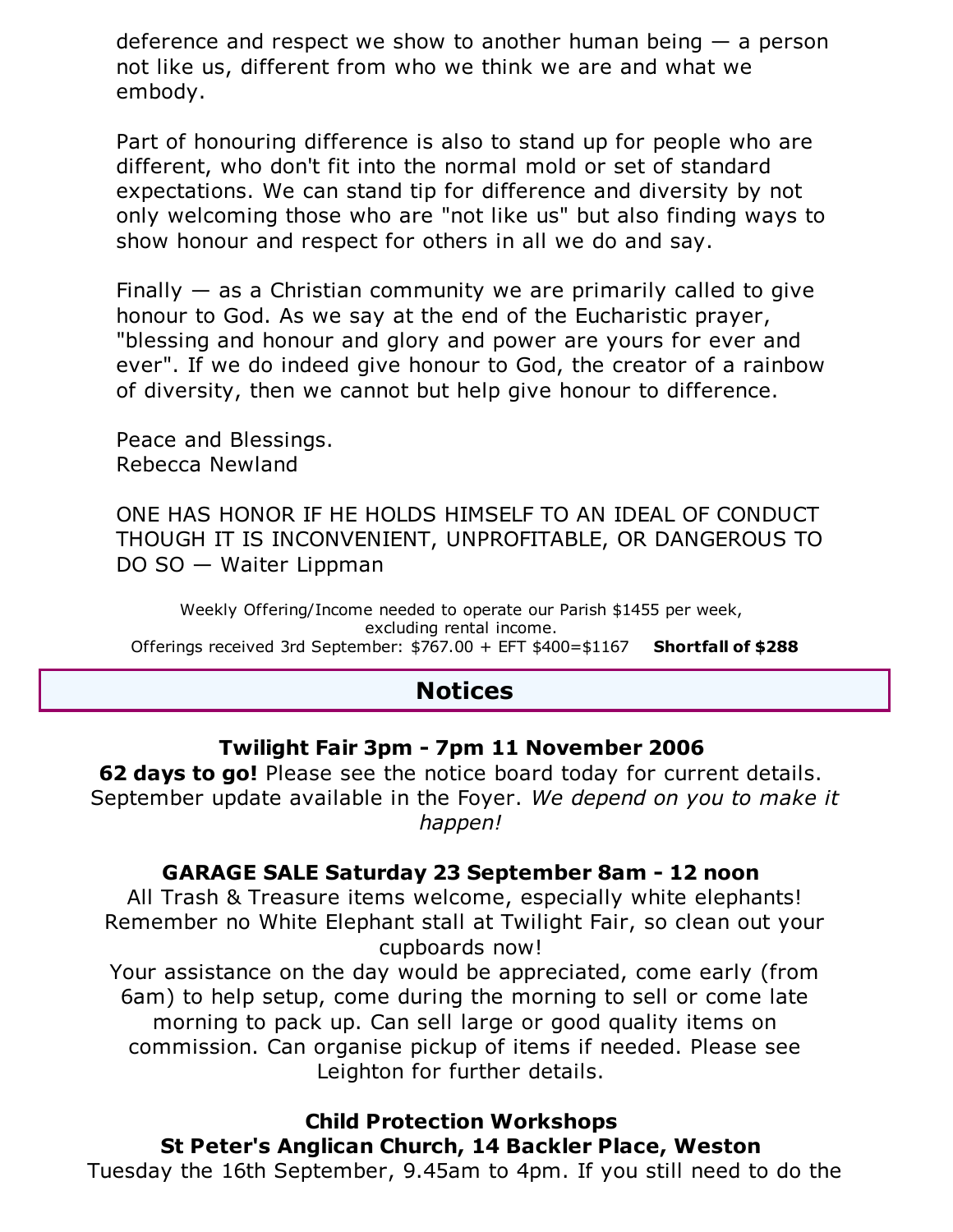Diocesan mandatory child protection workshop please consider putting the above workshop in your diary. The parish will cover the cost of the workshop and if you need a baby sitter please contact Rebecca to arrange some help.

### **Men's Breakfast 8.00 am Saturday 30th of September**

Speaker: Rev Barry May

W.A's first full time police chaplain will talk about his experience as an Anglican priest in the force. St. Barnabas' Church Charnwood.

## **Integrity for living — Retreat in Daily Life**

Facilitated by the Rev Sue Pain. Please see notice board for pamphlet

| <b>Ministry teams at St Philip's</b>                               |                                                                                                    |
|--------------------------------------------------------------------|----------------------------------------------------------------------------------------------------|
| Team                                                               | <b>Co-ordinator</b>                                                                                |
| Pastoral<br>Maintenance<br>Youth and Children<br>Liturgy<br>Social | <b>Denise Manley</b><br><b>Roger Sharpe</b><br><b>Richard Wade</b><br>Rebecca Newland<br>Ann Munro |

### WE PRAY FOR:

**The World:** For peace and stability in Palestine and Israel, Iraq, Afghanistan, and for justice in Myanmar. For the implementation of the UN resolution in Lebanon. For all refugees. For a consensus and way to deal with climate change. For unity between all Christians and Christian churches.

**In Australia:** For wisdom for Australian authorities dealing with Asylum Seekers. (See the Refugee Action Committee web site) For Aboriginal communities and for reconciliation.

**Northbourne Community Centre:** For Robin and her helpers, and those who attend the centre.

**Those in need of healing:** Michael Cockayne, Roy Ayrton, Tony Kildea, Corey Jansen, June Axelsen, Jill Scott, Yoko and Jutaro Murase, Ian Wright, Guy Lucas, Linda Kennedy, Sarona, Merv McInnes, Mira Barratt, John Cunliffe, Ruth Newland, Denise Manley & family, Kitty Junior.

**Those who mourn:** Denise and family of Beryl Collins. **The Departed:** Beryl Collins, Athol Horace Barratt d.9/9/04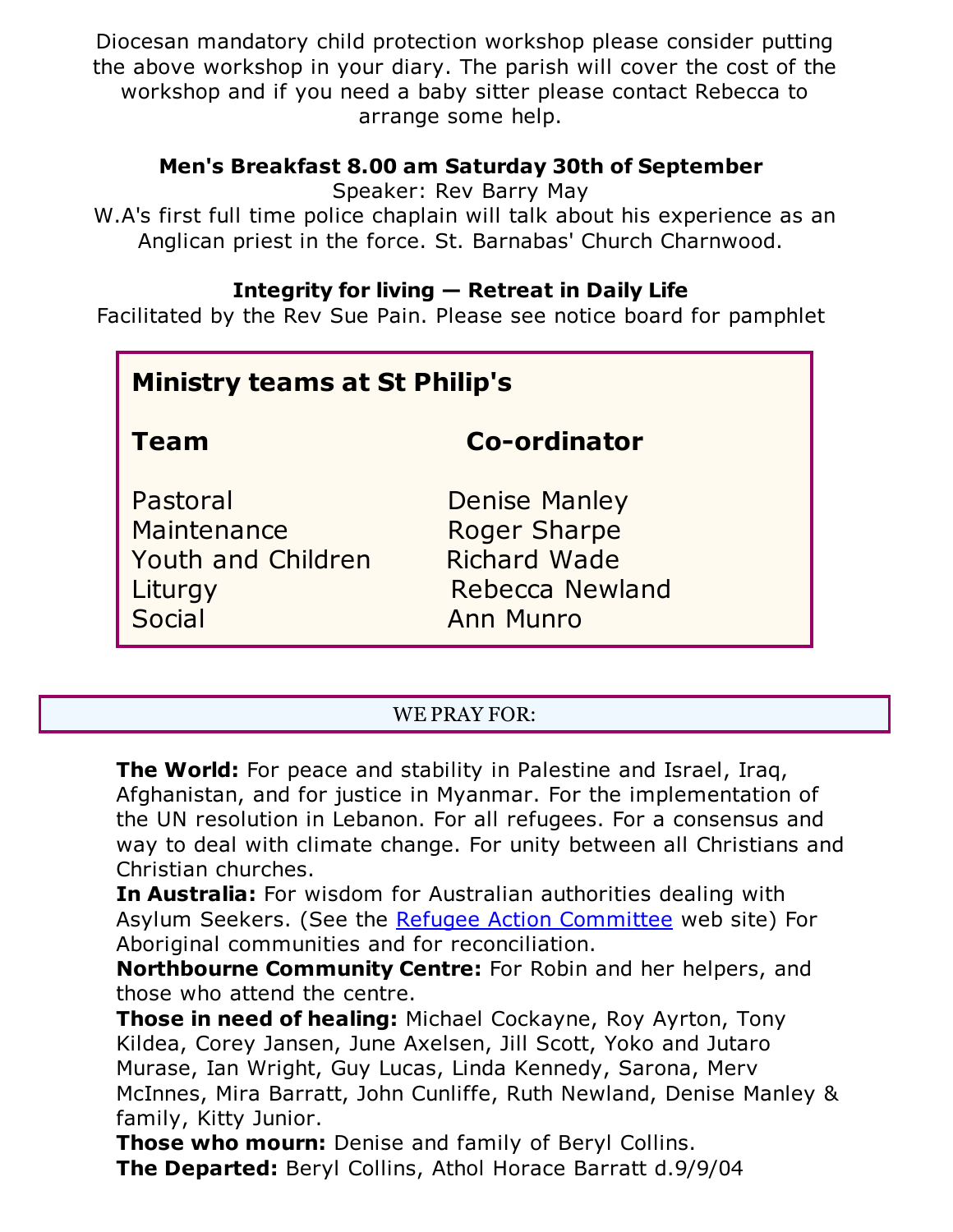**The Saints:** Mother EstherCHN, founder of the Community of the Holy Name (Melbourne) d. 1931; Cyprian of Carthage, bishop and martyr, d 258; John Oliver Feetham, bishop, bush brother, d 1947; Ninian of Galloway bishop and missionary, d 432 *"May the faithful departed, through the mercy of God, rest in peace and rise in glory."*

On the web: Anglican Cycle of Prayer and the Diocesan Cycle of Prayer

### THIS WEEK

- **Monday to Wednesday** 8.30am Morning Prayer, 5pm Evening Prayer
- **Tuesday** 10.30am Kankinya Holy Communion 5:30 - 6:30pm: Christian Meditation
- **Wednesday** 10am Holy Communion
- **Friday** Rebecca's Day Off
- **Friday** 10am 1pm Pandora's Open Joan Kearidge & Meg Colwell
- **Saturday** 10am-1pm Pandora's Open —Fiona Dyer

## **SUNDAY 17th September 2006 8.00am & 10.00am Eucharist**

Readings:

- $\bullet$  Proverbs 1:20-33
- $\bullet$  Psalm 19
- James 2:18-26
- Mark 8:27-38

### **Rosters:**

Cleaning: Shane & Tim Woodburn Flowers: Kerry-Anne Cousins

### **8am:**

 Sidespersons: Volunteer Readers: Shane Woodburn

### **10am:**

 Sidespersons: Grace Barnes & Peter Andersson Readers: 1st Brian McKinlay, 2nd Ann Munro Childran's Ministry: Stanhan & Daharra nalathorna